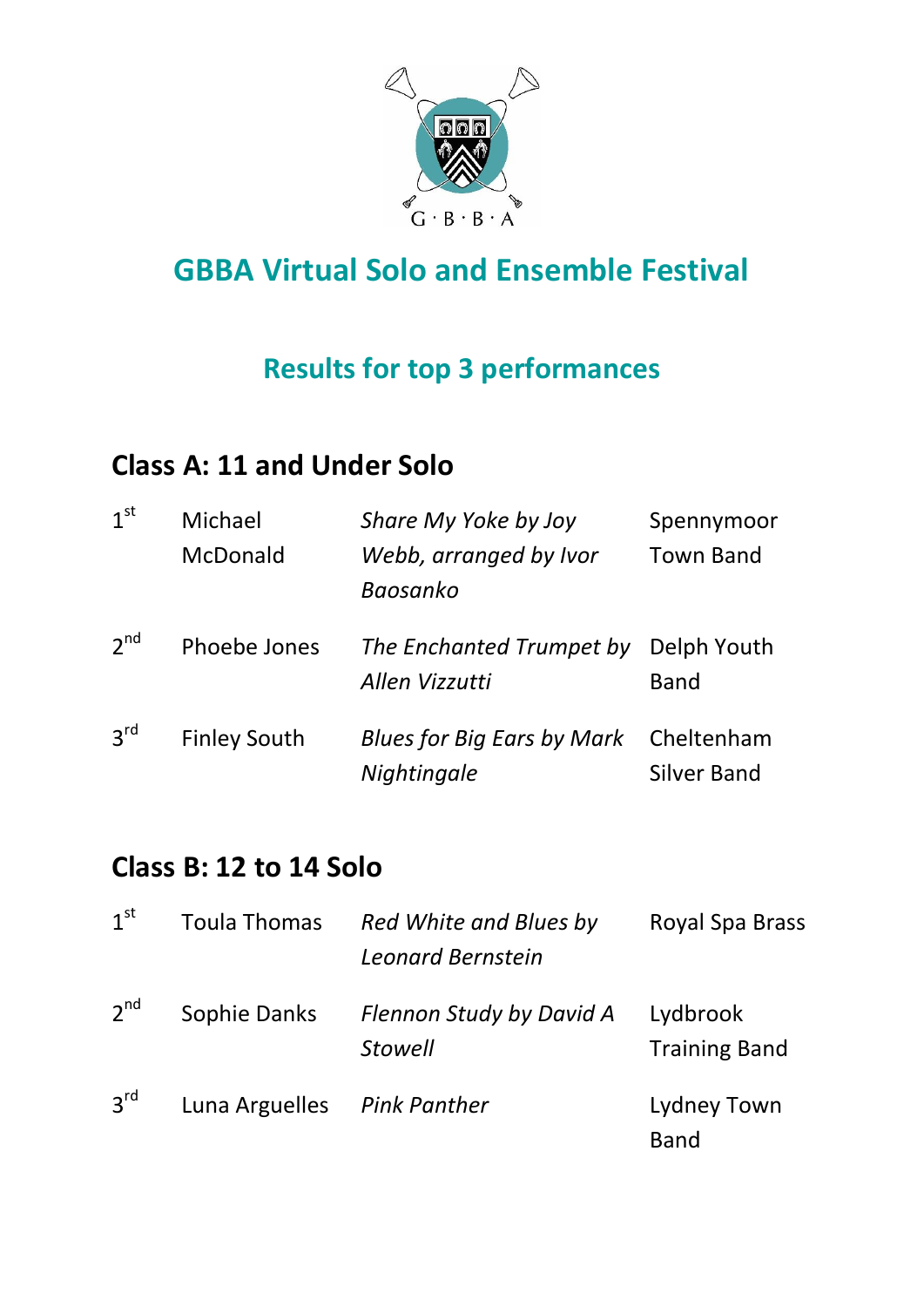### **Class C: 15 to 17 Solo**

| 1 <sup>st</sup> | Louis Charles<br><b>Thomas</b> | Pas De Deux by Allen<br>Vizzutti                                                                          | <b>Parkend Silver</b><br><b>Band</b> |
|-----------------|--------------------------------|-----------------------------------------------------------------------------------------------------------|--------------------------------------|
| $2^{nd}$        | Ella Lewis                     | A Nightingale Sang in<br><b>Berkeley Square by</b><br>Maschwitz/Sherwin,<br>arranged by Oliver<br>Ledbury | <b>Bream Training</b><br>Band        |
| 3 <sup>rd</sup> | Alasdair<br>Woodward           | Study 14 by Bourgeois                                                                                     | Lydney Town<br><b>Band</b>           |

# **Class D: Open Percussion Solo**

| 1 <sup>st</sup> | <b>Edward Jury</b> | The Double Bubble        | Lydbrook             |
|-----------------|--------------------|--------------------------|----------------------|
|                 |                    | <b>Duchess by March</b>  | <b>Training Band</b> |
|                 |                    | <b>Shaiman and Scott</b> |                      |
|                 |                    | Wittman, arranged by     |                      |
|                 |                    | <b>Chris Burgess</b>     |                      |

# **Class E: Open Slow Melody Solo**

| 1 <sup>st</sup> | Samantha Ford        | Elegy, 2 <sup>nd</sup> Movement from<br>the Tenor Horn Concerto<br>by Martin Ellerby | <b>Filton Concert</b><br><b>Brass</b> |
|-----------------|----------------------|--------------------------------------------------------------------------------------|---------------------------------------|
| $2^{nd}$        | <b>Anthony Smith</b> | Candlelight Carol by John<br>Rutter, arranged by David<br>Griffiths                  | <b>Filton Concert</b><br><b>Brass</b> |
| 3 <sup>rd</sup> | Claire Cooke         | All That I Am by William<br><b>Himes</b>                                             | Sovereign Brass                       |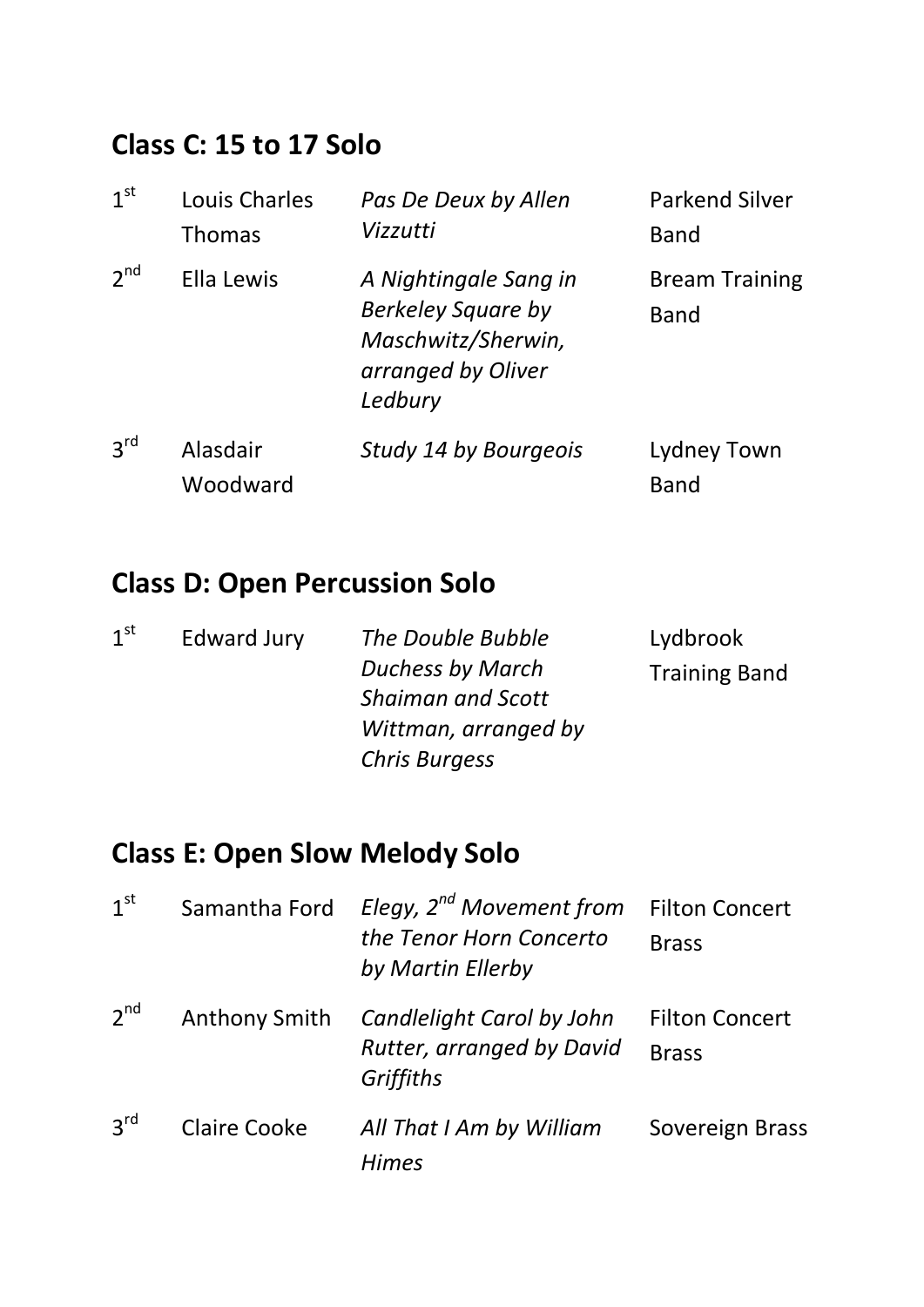#### **Class F: Air Varie & Technical Solo**

| 1 <sup>st</sup> | <b>Matt Rowe</b>    | Auld Lang Syne by Simone<br>Mantia, arranged by Keith<br>Wilkinson | <b>Flowers Band</b>                   |
|-----------------|---------------------|--------------------------------------------------------------------|---------------------------------------|
| 2 <sup>nd</sup> | <b>Thomas Dunne</b> | <b>Hummingbrrd by Steven</b><br><b>Bryant</b>                      | <b>Filton Concert</b><br><b>Brass</b> |
| 3 <sup>rd</sup> | David Hirst         | Maid of the Mist by<br><b>Herbert Clarke</b>                       | Sovereign Brass                       |

# **Class G: Open Ensemble**

| 1 <sup>st</sup> | Samantha Ford<br>and Thomas<br>Dunne (duet)                  | Sontata in Canon No.1,<br>Movement 3 by Telemann                      | <b>Filton Concert</b><br><b>Brass</b>                                             |
|-----------------|--------------------------------------------------------------|-----------------------------------------------------------------------|-----------------------------------------------------------------------------------|
| $2^{nd}$        | Elizabeth<br>Forster and<br><b>Eleanor Forster</b><br>(duet) | <b>Blues in Bb by Jack Gale</b>                                       | <b>Forest of Dean</b><br><b>Brass and</b><br><b>Bream Training</b><br><b>Band</b> |
| 3 <sup>rd</sup> | H'6tet (sextet)                                              | The Melody Shope by Karl<br>King, arranged by Micah<br><b>Roberts</b> | H' <sub>6</sub> tet                                                               |